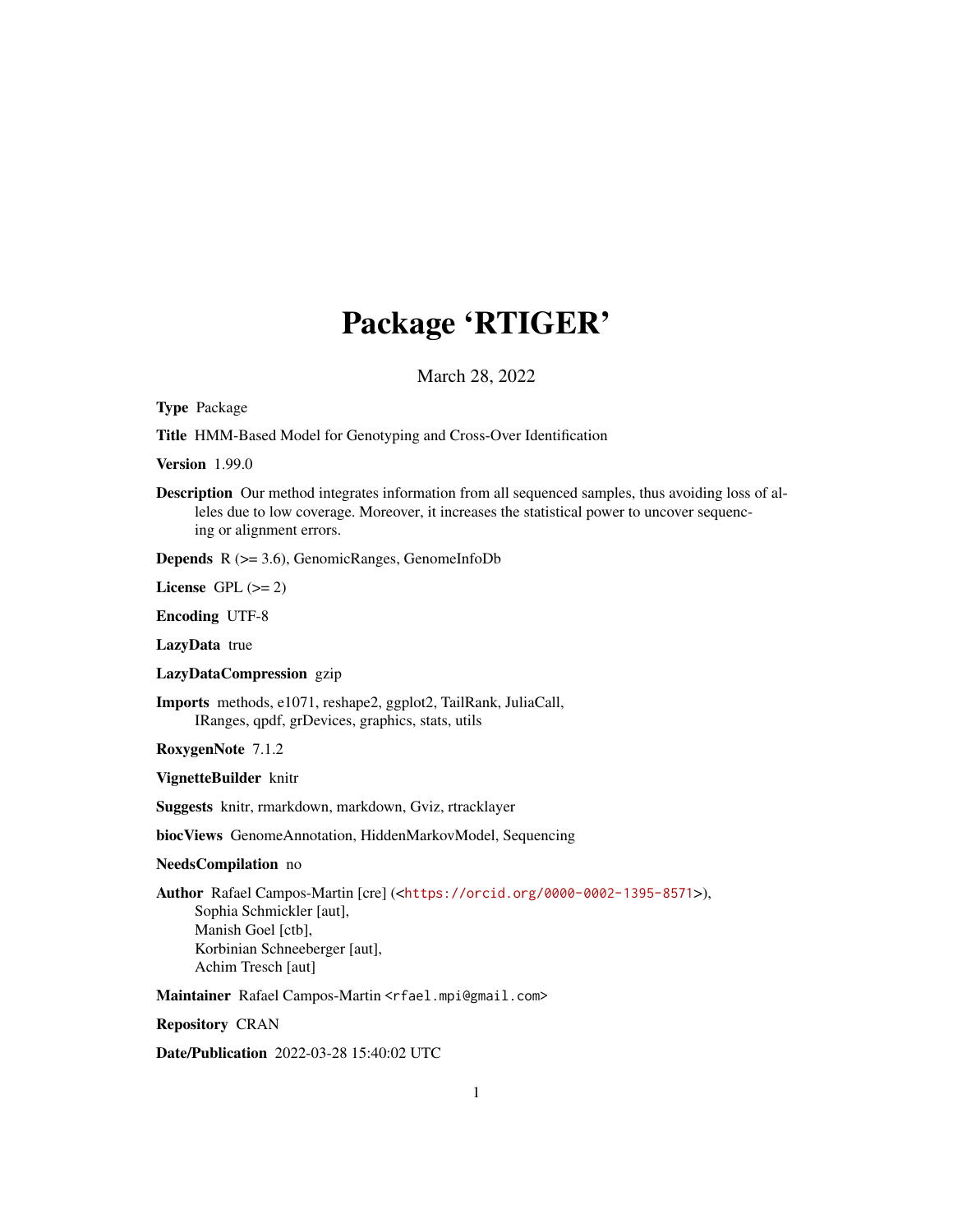### <span id="page-1-0"></span>R topics documented:

ATseqlengths *The autosome chromosome lengths for Arabidopsis Thaliana.*

#### Description

The autosome chromosome lengths for Arabidopsis Thaliana.

#### Author(s)

Rafael Campos-Martin

calcCOnumber *Obtain number of Cross-Over events per sample and chromosome.*

#### Description

Obtain number of Cross-Over events per sample and chromosome.

#### Usage

```
calcCOnumber(object)
```
#### Arguments

object a RViterbi object.

#### Value

Matrix m x n. M number of samples and N chromosomes.

#' @return a matrix with n chromosomes and m samples (n x m) and the number of CO events.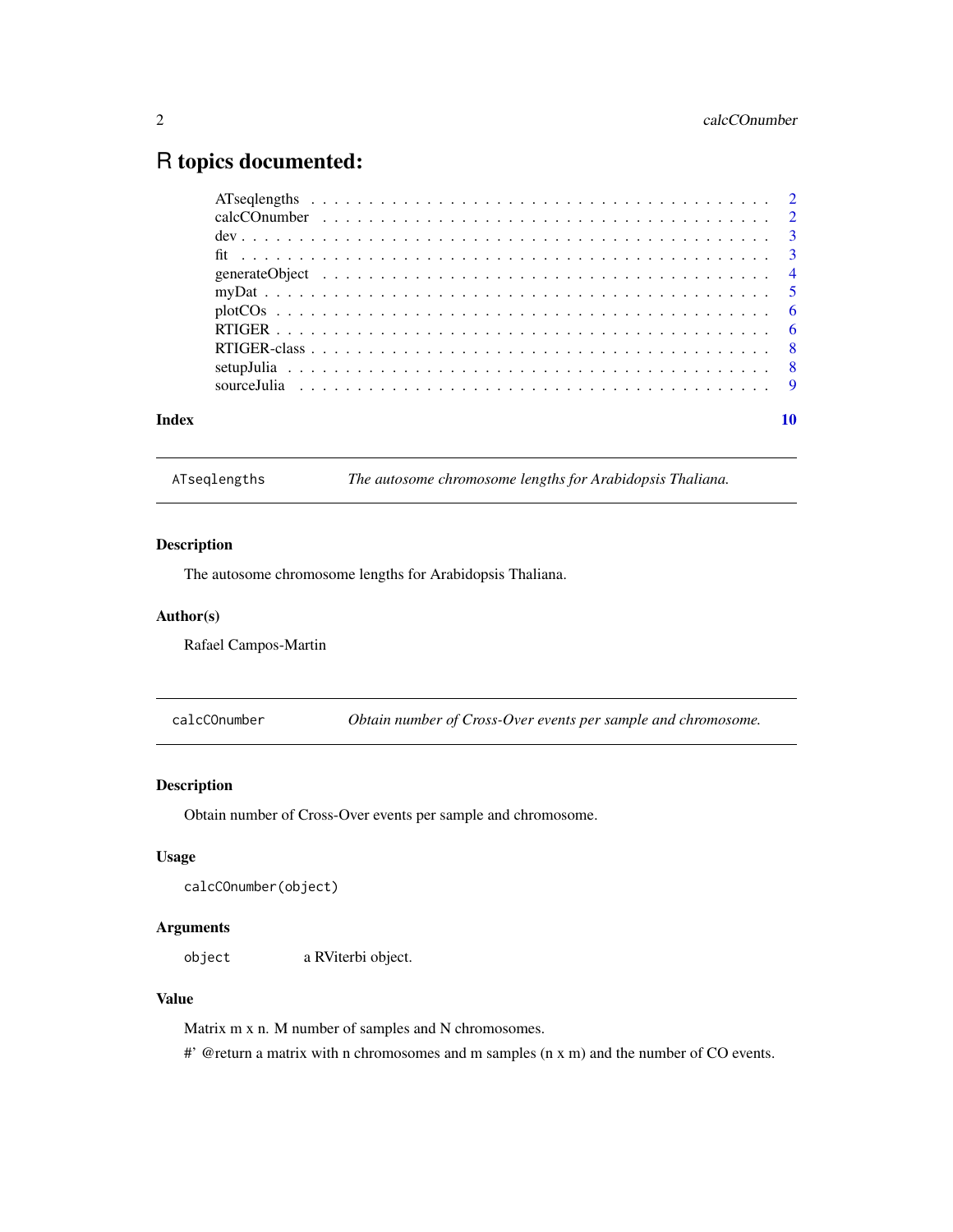<span id="page-2-0"></span>dev 3

#### Examples

```
data("fittedExample")
co.num = calcCOnumber(myDat)
```
#### dev *Function to developers. It runs one EM step*

#### Description

Function to developers. It runs one EM step

#### Usage

```
dev(psi, rigidity = NULL, nstates = 3, transition = NULL, start = NULL)
```
#### Arguments

| psi        | list of psi probabilities. |
|------------|----------------------------|
| rigidity   | Rigidity value.            |
| nstates    | Number of states.          |
| transition | transition matrix          |
| start      | initial probabilities      |

#### Value

List with updates probabilites

#### Description

Call Julia code to fit the values

#### Usage

```
fit(rtigerobj, max.iter , eps,
trace, all = TRUE, random = FALSE,
specific = FALSE, nsamples = 20,
post.processing = TRUE)
```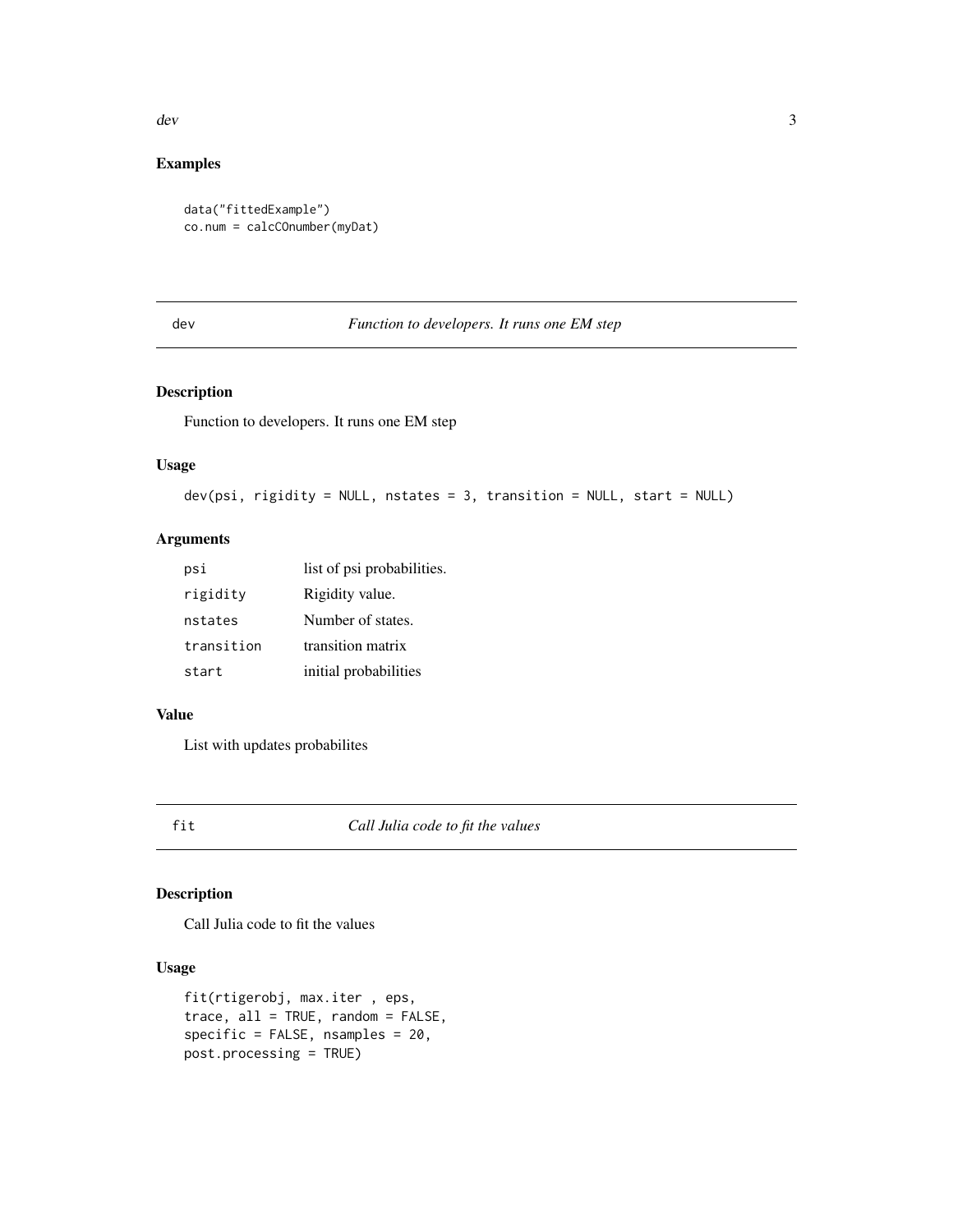#### Arguments

| rtigerobj       | an RTIGER object.                                                                  |
|-----------------|------------------------------------------------------------------------------------|
| max.iter        | maximum number of iterations to acomplish by the EM.                               |
| eps             | differnece threshold to halt the EM.                                               |
| trace           | logical value whether to trace the changes in the parameters along the iterations. |
| all             | logical value whether to use all data to fit the model.                            |
| random          | if all FALSE use random samples.                                                   |
| specific        | if all FALSE use specific samples.                                                 |
| nsamples        | if random TRUE, how many samples to use.                                           |
| post.processing |                                                                                    |
|                 | logical value, whether to run post.processing process.                             |

#### Value

RTIGER object

#### Examples

```
## Not run:
data("fittedExample")
sourceJulia()
myfit = fit(myDat, max.iter = 2, eps=0.01,
           trace = TRUE, all = TRUE,random = FALSE, specific = FALSE,
           nsamples = 20, post.processing = TRUE)
```
## End(Not run)

generateObject *Load data*

#### Description

Load data

#### Usage

```
generateObject(experimentDesign = NULL,nstates = 3, rigidity=NULL,
seqlengths = NULL, verbose = TRUE)
```
<span id="page-3-0"></span>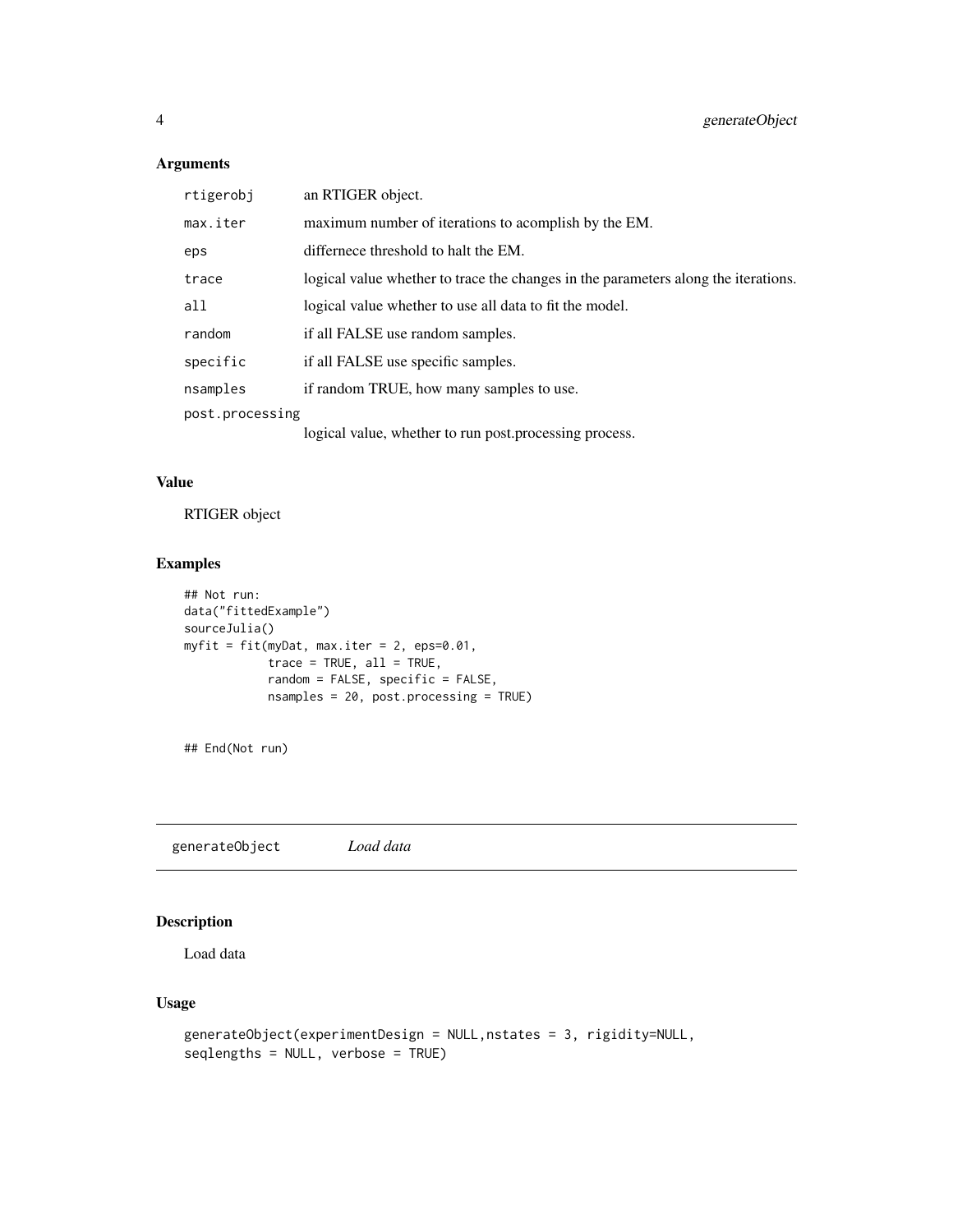#### <span id="page-4-0"></span> $\mu_D$  myDat 5

#### Arguments

| experimentDesign |                                                                                                                                                                    |
|------------------|--------------------------------------------------------------------------------------------------------------------------------------------------------------------|
|                  | a data Frame that contains minimum a column with the files direction (name of<br>the column files) and another with a shorter name to be used inside the function. |
| nstates          | the number of states to be fitted in the model. A standard setting would use 3<br>states (Homozygous1, Heterozygous, and Homozygous2).                             |
| rigidity         | an integer number specifying the rigidity parameter to be used.                                                                                                    |
| seglengths       | a named vector with the chromosome lenghts of the organism that the user is<br>working with.                                                                       |
| verbose          | logical value. Whether to print info messages.                                                                                                                     |

#### Value

RTIGER object

#### Examples

```
data("ATseqlengths")
path = system.file("extdata", package = "RTIGER")
files = list.files(path, full.names = TRUE)
nam = sapply(list.files(path ), function(x) unlist(strsplit(x, split = "[.]"))[1])
expDesign = data.frame(files = files, name = nam)
names(ATseqlengths) = paste0("Chr", 1:5)
myres = generateObject(experimentDesign = expDesign,
              seqlengths = ATseqlengths,
              rigidity = 10
\overline{\phantom{a}}
```
myDat *A fitted example using three own samples of Arabidopsis. More information in publication:*

#### Description

A fitted example using three own samples of Arabidopsis. More information in publication:

#### Author(s)

Rafael Campos-Martin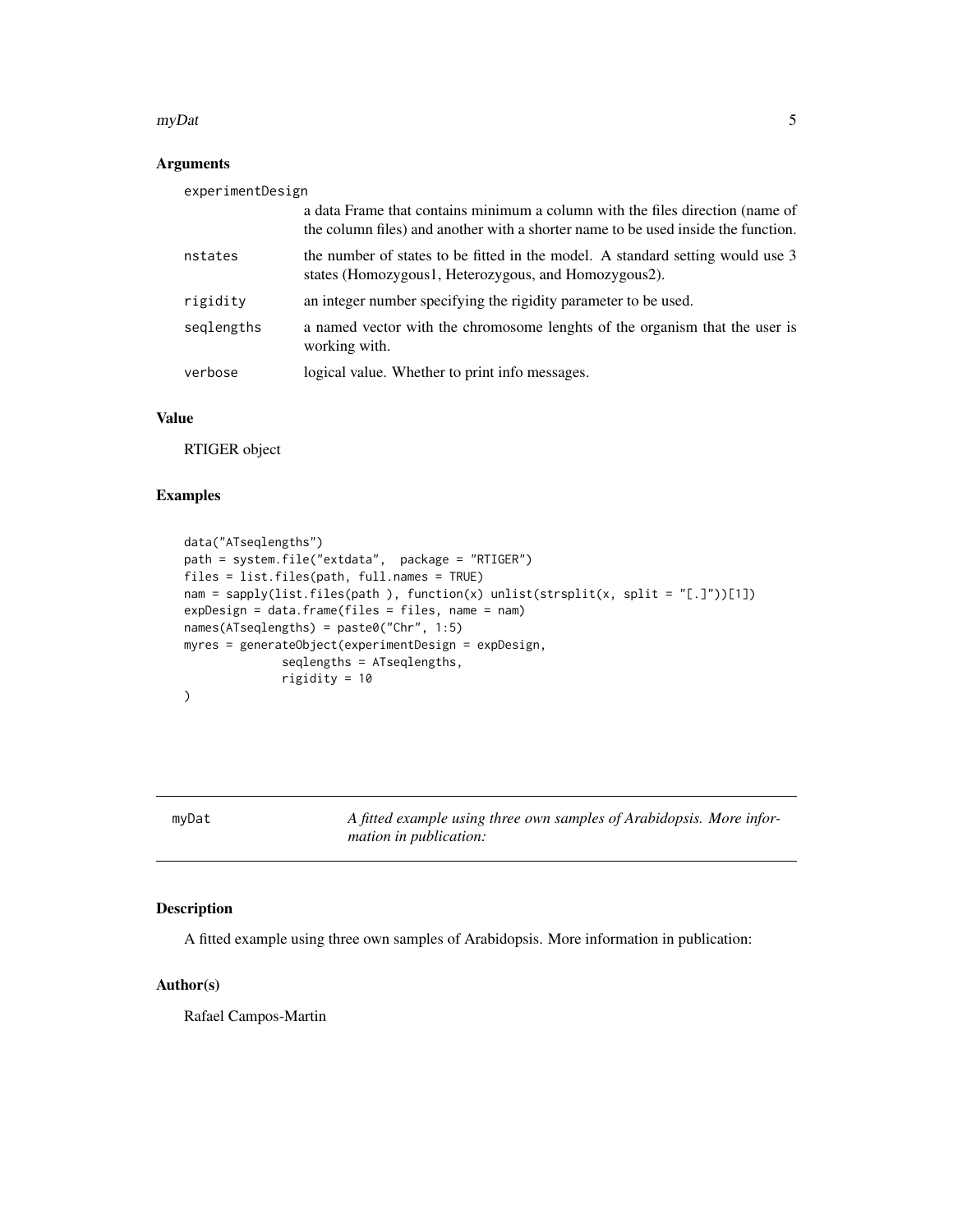<span id="page-5-0"></span>

#### Description

Obtain number of Cross-Over events per sample and chromosome.

#### Usage

plotCOs(object, file = NULL)

#### Arguments

| object | a RViterbi object.                         |
|--------|--------------------------------------------|
| file   | file where to save the plot for CO numbers |

#### Value

a plot

#### Examples

data("fittedExample") co.num = calcCOnumber(myDat)

RTIGER *Load, Fit, and plot*

#### Description

Load, Fit, and plot

#### Usage

```
RTIGER(expDesign, rigidity=NULL, outputdir=NULL, nstates = 3,
seqlengths = NULL, eps=0.01, max.iter=50, trace = FALSE,
tiles = 4e5, all = TRUE, random = FALSE, specific = FALSE,
nsamples = 20, post.processing = TRUE, save.results = TRUE, verbose = TRUE)
```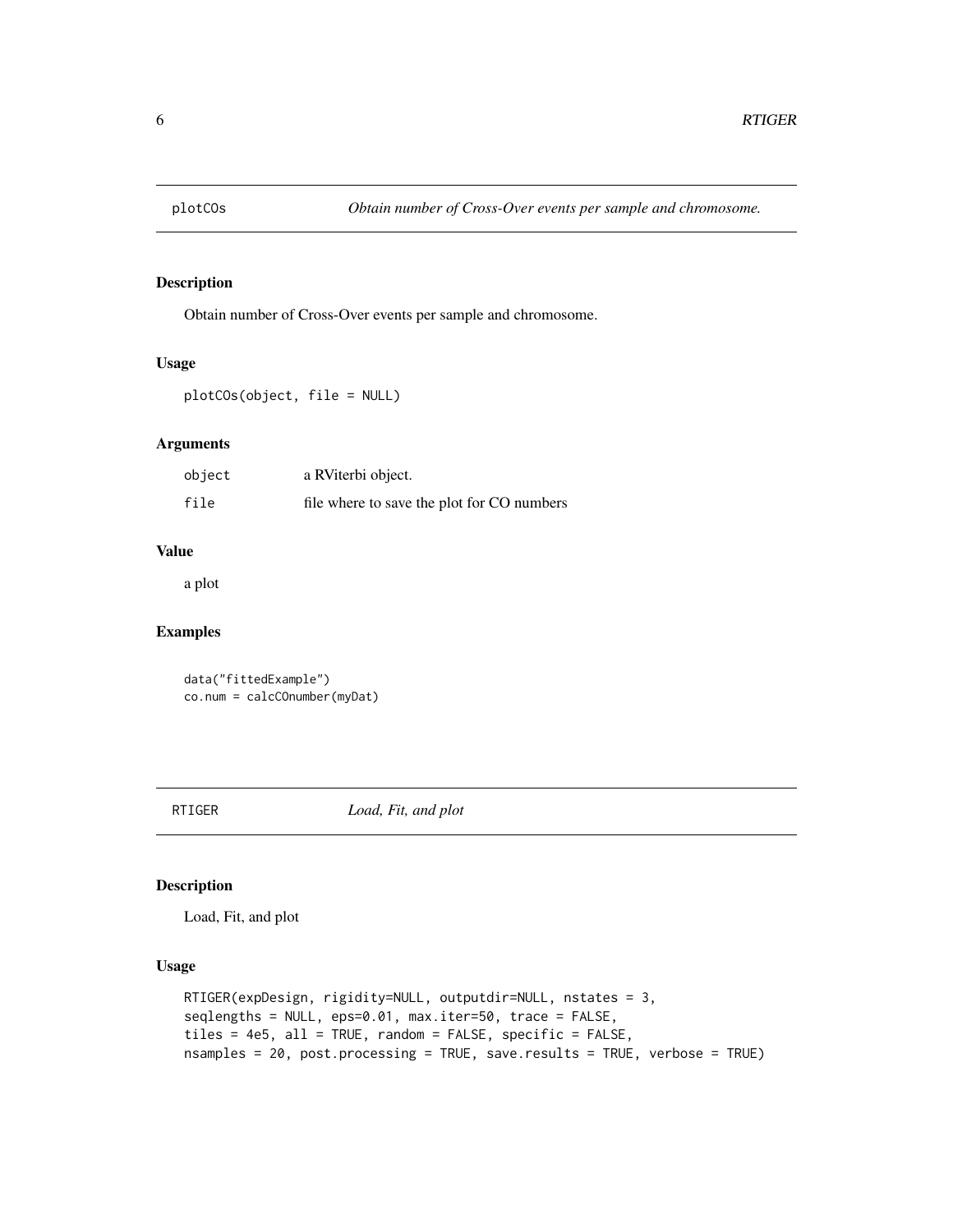#### RTIGER 2008 and 2008 and 2008 and 2008 and 2008 and 2008 and 2008 and 2008 and 2008 and 2008 and 2008 and 2008

#### Arguments

| expDesign       | a data Frame that contains minimum a column with the files direction (name of<br>the column files) and another with a shorter name to be used inside the function. |
|-----------------|--------------------------------------------------------------------------------------------------------------------------------------------------------------------|
| rigidity        | an integer number specifying the rigidity parameter to be used.                                                                                                    |
| outputdir       | a character string that specifies the directory in which to save the results form<br>the function.                                                                 |
| nstates         | the number of states to be fitted in the model. A standard setting would use 3<br>states (Homozygous1, Heterozygous, and Homozygous2).                             |
| seqlengths      | a named vector with the chromosome lenghts of the organism that the user is<br>working with.                                                                       |
| eps             | the threshold of the difference between the parameters value between the previ-<br>ous and actuay iteration to stope de EM algorithm.                              |
| max.iter        | maximum number of iterations of the EM algorithm before to stop in case that<br>eps has not been achieved.                                                         |
| trace           | logical value. Whether or not to keep track of the parameters for the HMM along<br>the iterations. Deafault FALSE                                                  |
| tiles           | length of the tiles by which the genome will be segmented in order to compute<br>the ratio of COs in the complete dataset.                                         |
| a11             | logical value. Whether to use the complete data set to fit the rHMM. default<br>TRUE.                                                                              |
| random          | Logical value. Choose randomly a subset of the complete dataset to fit the<br>rHMM. Default FALSE                                                                  |
| specific        | Logical value to specify which samples to take.                                                                                                                    |
| nsamples        | if random TRUE, how many samples should be taken randomly.                                                                                                         |
| post.processing |                                                                                                                                                                    |
|                 | Logical value. Whether to run an extra step that fine maps the segment borthers.<br>Default TRUE                                                                   |
| save.results    | Logical value, whether to generate and save the plots and igv files.                                                                                               |
| verbose         | Logical, whether to print info to console.                                                                                                                         |

#### Value

Matrix m x n. M number of samples and N chromosomes. RTIGER object

#### Examples

```
## Not run:
data("ATseqlengths")
sourceJulia()
path = system.file("extdata", package = "RTIGER")
files = list.files(path, full.names = TRUE)
nam = sapply(list.files(path ), function(x) unlist(strsplit(x, split = "[.]"))[1])
expDesign = data.frame(files = files, name = nam)
```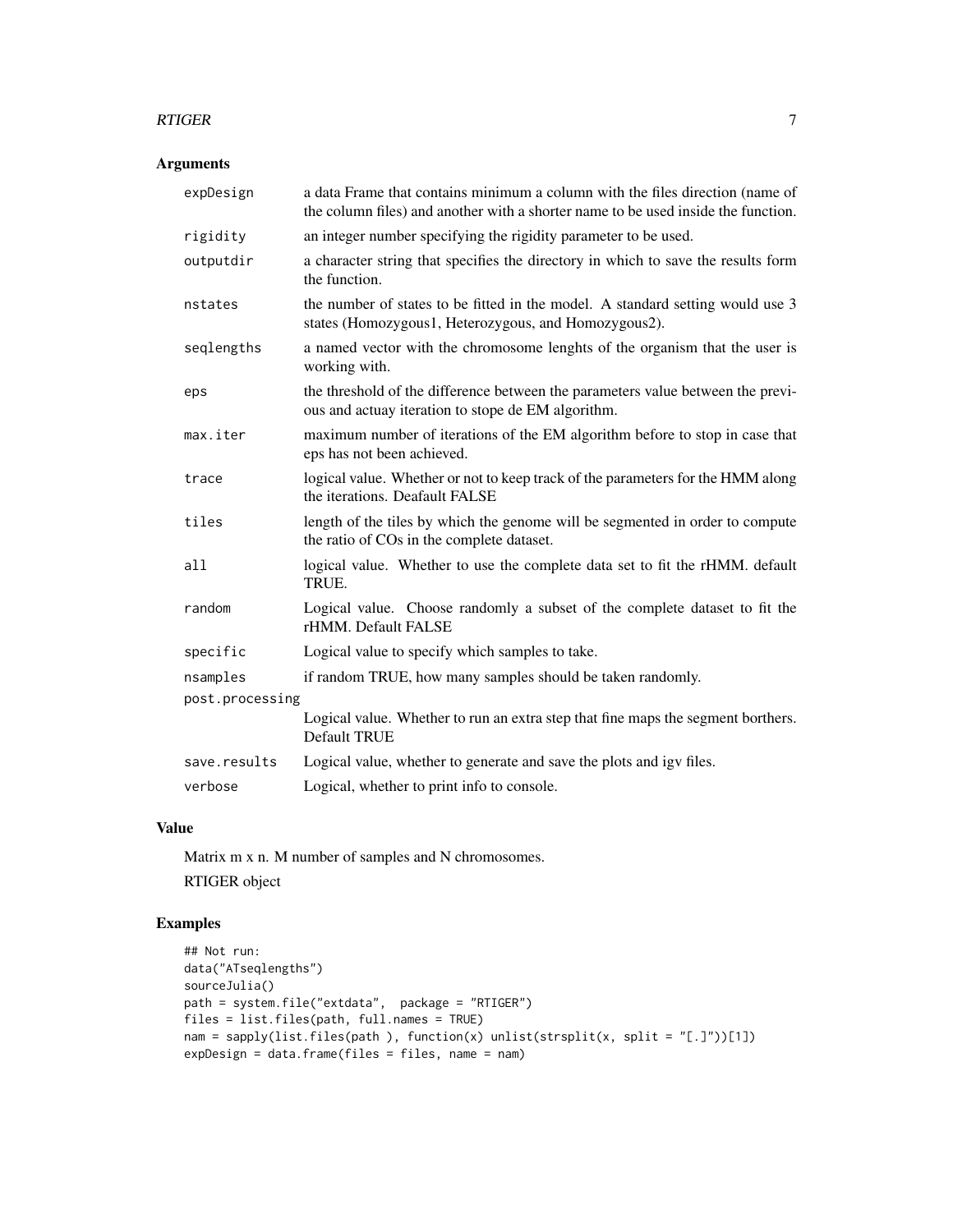#### <span id="page-7-0"></span>8 setupJulia

```
names(ATseqlengths) = paste0("Chr", 1:5)
myres = RTIGER(expDesign = expDesign,
               outputdir = "/home/campos/Documents/outputjulia/",
               seqlengths = ATseqlengths,
               rigidity = 4,
               max.iter = 2,
               trace = FALSE,
               save.results = TRUE)
```
## End(Not run)

RTIGER-class *This class is a generic container for RTIGER analysis*

#### Description

This class is a generic container for RTIGER analysis

#### **Slots**

matobs Nested lists. the first level is a list of samples. For each sample there are 5 matrices that contains the allele counts for each position.

params a list with the parameters after training.

info List with phenotipic data of the samples.

Viterbi List of chromosomes with the viterbi path per sample.

Probabilities Computed probabilites for the EM algorithm.

num.iter Number of iterations needed to stop the EM algorithm.

setupJulia *Installs the needed packages in JULIA to run the EM algorithm for rHMM.*

#### **Description**

Installs the needed packages in JULIA to run the EM algorithm for rHMM.

#### Usage

setupJulia(JULIA\_HOME = NULL)

#### Arguments

JULIA\_HOME the file folder which contains julia binary, if not set, JuliaCall will look at the global option JULIA\_HOME, if the global option is not set, JuliaCall will then look at the environmental variable JULIA\_HOME, if still not found, JuliaCall will try to use the julia in path.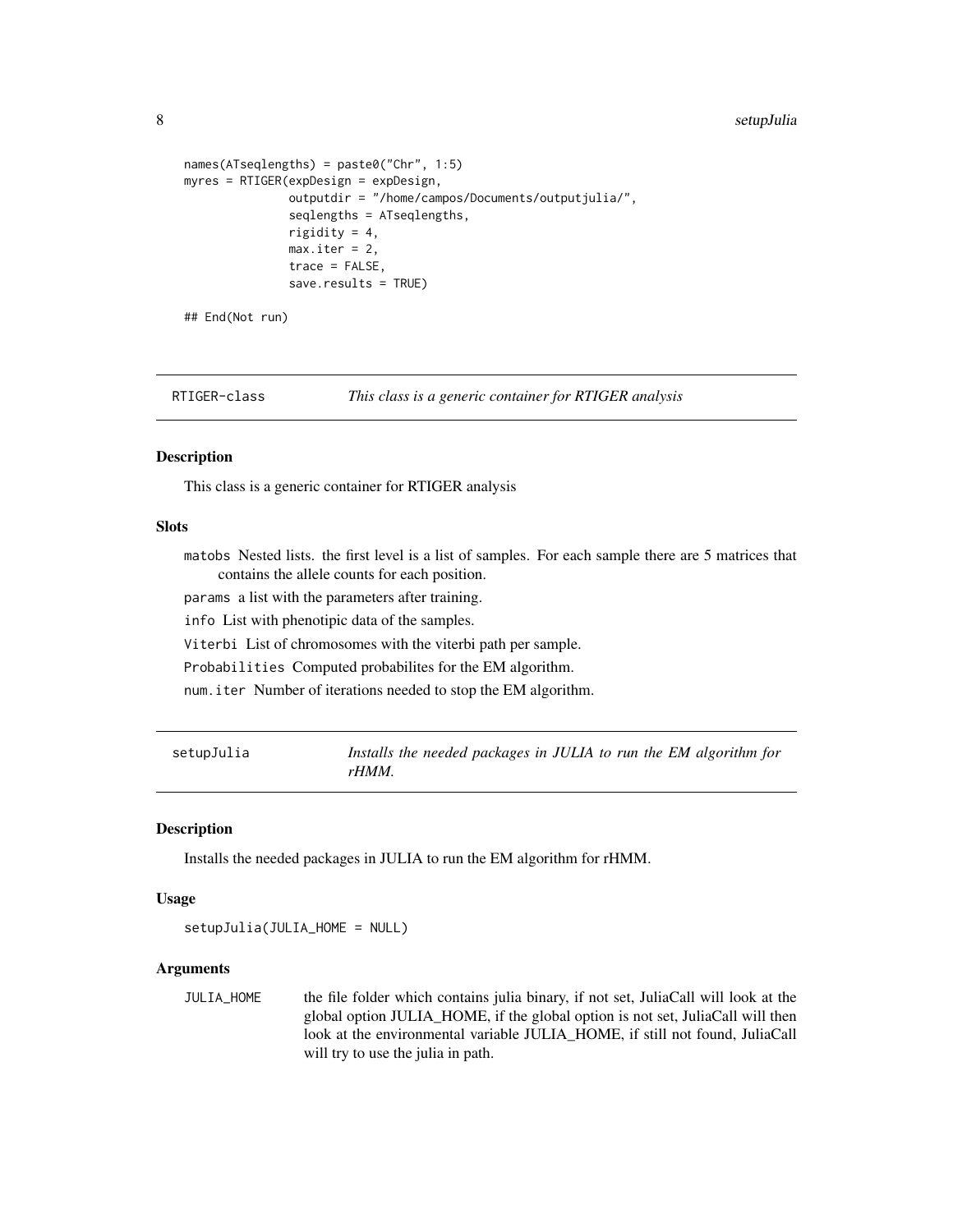#### <span id="page-8-0"></span>sourceJulia 9

#### Value

empty

| sourceJulia | Function needed before using RTIGER() function. It loads the scripts |
|-------------|----------------------------------------------------------------------|
|             | in Julia that fit the rHMM.                                          |

#### Description

Function needed before using RTIGER() function. It loads the scripts in Julia that fit the rHMM.

#### Usage

sourceJulia()

#### Value

empty